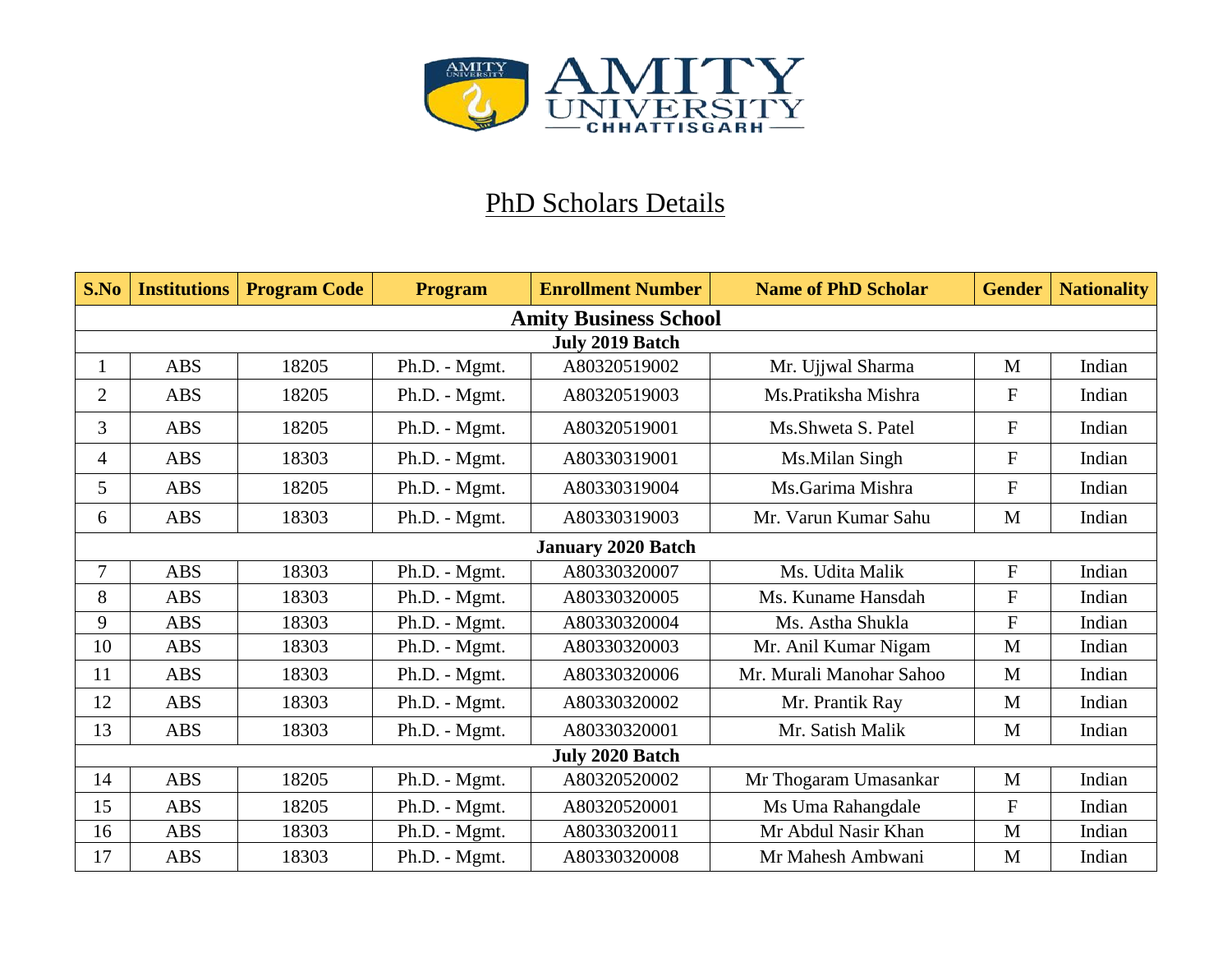

| 18                                                                                                          | <b>ABS</b>                | 18303 | Ph.D. - Mgmt.               | A80330320015           | Ms Nikita Shaikh        | $\mathbf{F}$              | Indian |  |  |  |
|-------------------------------------------------------------------------------------------------------------|---------------------------|-------|-----------------------------|------------------------|-------------------------|---------------------------|--------|--|--|--|
| 19                                                                                                          | <b>ABS</b>                | 18303 | Ph.D. - Mgmt.               | A80330320010           | Mr Pradeep Kumar Bhoi   | M                         | Indian |  |  |  |
| 20                                                                                                          | <b>ABS</b>                | 18303 | Ph.D. - Mgmt.               | A80330320009           | Ms Sushmita Patnaik     | ${\bf F}$                 | Indian |  |  |  |
| 21                                                                                                          | <b>ABS</b>                | 18303 | Ph.D. - Mgmt.               | A80330320014           | Ms Sweena Kashyap       | ${\bf F}$                 | Indian |  |  |  |
|                                                                                                             | <b>January 2021 Batch</b> |       |                             |                        |                         |                           |        |  |  |  |
| <b>ABS</b><br>18303<br>A80330321006<br>$\boldsymbol{F}$<br>22<br>Ph.D. - Mgmt.<br>Ms Suloni Yadav<br>Indian |                           |       |                             |                        |                         |                           |        |  |  |  |
| 23                                                                                                          | <b>ABS</b>                | 18303 | Ph.D. - Mgmt.               | A80330321001           | Mr Rishi Kumar Rai      | M                         | Indian |  |  |  |
| 24                                                                                                          | <b>ABS</b>                | 18303 | Ph.D. - Mgmt.               | A80330321003           | Mr Atul Pradhan         | M                         | Indian |  |  |  |
| 25                                                                                                          | <b>ABS</b>                | 18303 | Ph.D. - Mgmt.               | A80330321007           | Mr Sudir Padroo         | M                         | Indian |  |  |  |
| 26                                                                                                          | <b>ABS</b>                | 18303 | Ph.D. - Mgmt.               | A80330321002           | Mr Anurag Sharma        | M                         | Indian |  |  |  |
| 27                                                                                                          | <b>ABS</b>                | 18303 | Ph.D. - Mgmt.               | A80330321008           | Ms Chetna Sharma        | ${\bf F}$                 | Indian |  |  |  |
| 28                                                                                                          | <b>ABS</b>                | 18303 | Ph.D. - Mgmt.               | A80330321005           | Mr Zeeshan Mallick      | M                         | Indian |  |  |  |
| 29                                                                                                          | <b>ABS</b>                | 18303 | Ph.D. - Mgmt.               | A80330321004           | Mr Manjeet Singh        | M                         | Indian |  |  |  |
| 30                                                                                                          | <b>ABS</b>                | 18205 | Ph.D. - Mgmt.               | A80320521001           | Ms Pooja Bibay          | $\boldsymbol{\mathrm{F}}$ | Indian |  |  |  |
|                                                                                                             |                           |       |                             | <b>JULY 2021 BATCH</b> |                         |                           |        |  |  |  |
| 31                                                                                                          | <b>ABS</b>                | 18303 | Ph.D. - Mgmt.               | A80330321011           | Amit Shrivastava        | M                         | Indian |  |  |  |
| 32                                                                                                          | <b>ABS</b>                | 18303 | Ph.D. - Mgmt.               | A80330321009           | <b>Anand Chatterjee</b> | $\mathbf{M}$              | Indian |  |  |  |
| 33                                                                                                          | <b>ABS</b>                | 18303 | Ph.D. - Mgmt.               | A80330321010           | Suravi Chatterjee       | ${\bf F}$                 | Indian |  |  |  |
| 34                                                                                                          | <b>ABS</b>                | 18205 | $\overline{Ph}$ .D. - Mgmt. | A80320521002           | Jyoti Temre             | $\overline{F}$            | Indian |  |  |  |
| 35                                                                                                          | <b>ABS</b>                | 18303 | Ph.D. - Mgmt.               | A80330321014           | Bhuwan Shrivastava      | $\mathbf{M}$              | Indian |  |  |  |
| 36                                                                                                          | <b>ABS</b>                | 18303 | Ph.D. - Mgmt.               | A80330321013           | Nidhi Bawashe           | ${\bf F}$                 | Indian |  |  |  |
| 37                                                                                                          | <b>ABS</b>                | 18303 | Ph.D. - Mgmt.               | A80330321015           | <b>Ujjal Mallick</b>    | M                         | Indian |  |  |  |
| 38                                                                                                          | <b>ABS</b>                | 18205 | Ph.D. - Mgmt.               | A80320521003           | Vijeta Rathore          | ${\bf F}$                 | Indian |  |  |  |
| 39                                                                                                          | <b>ABS</b>                | 18303 | Ph.D. - Mgmt.               | A80330321012           | Jenny Maria Peter       | ${\bf F}$                 | Indian |  |  |  |
| 40                                                                                                          | <b>ABS</b>                | 18303 | Ph.D. - Mgmt.               | A80330321016           | Abhishek Singh Sikarwar | M                         | Indian |  |  |  |
|                                                                                                             | <b>January 2022 Batch</b> |       |                             |                        |                         |                           |        |  |  |  |
| 41                                                                                                          | <b>ABS</b>                | 18303 | Ph.D. - Mgmt.               | A80330322002           | MOHAMMAD KAIS KHAN      | M                         | Indian |  |  |  |
| 42                                                                                                          | <b>ABS</b>                | 18205 | Ph.D. - Mgmt.               | A80320522001           | <b>SMRITI CHAUHAN</b>   | $\boldsymbol{\mathrm{F}}$ | Indian |  |  |  |
| 43                                                                                                          | <b>ABS</b>                | 18303 | Ph.D. - Mgmt.               | A80330322003           | <b>SONU PRADHAN</b>     | $\mathbf{M}$              | Indian |  |  |  |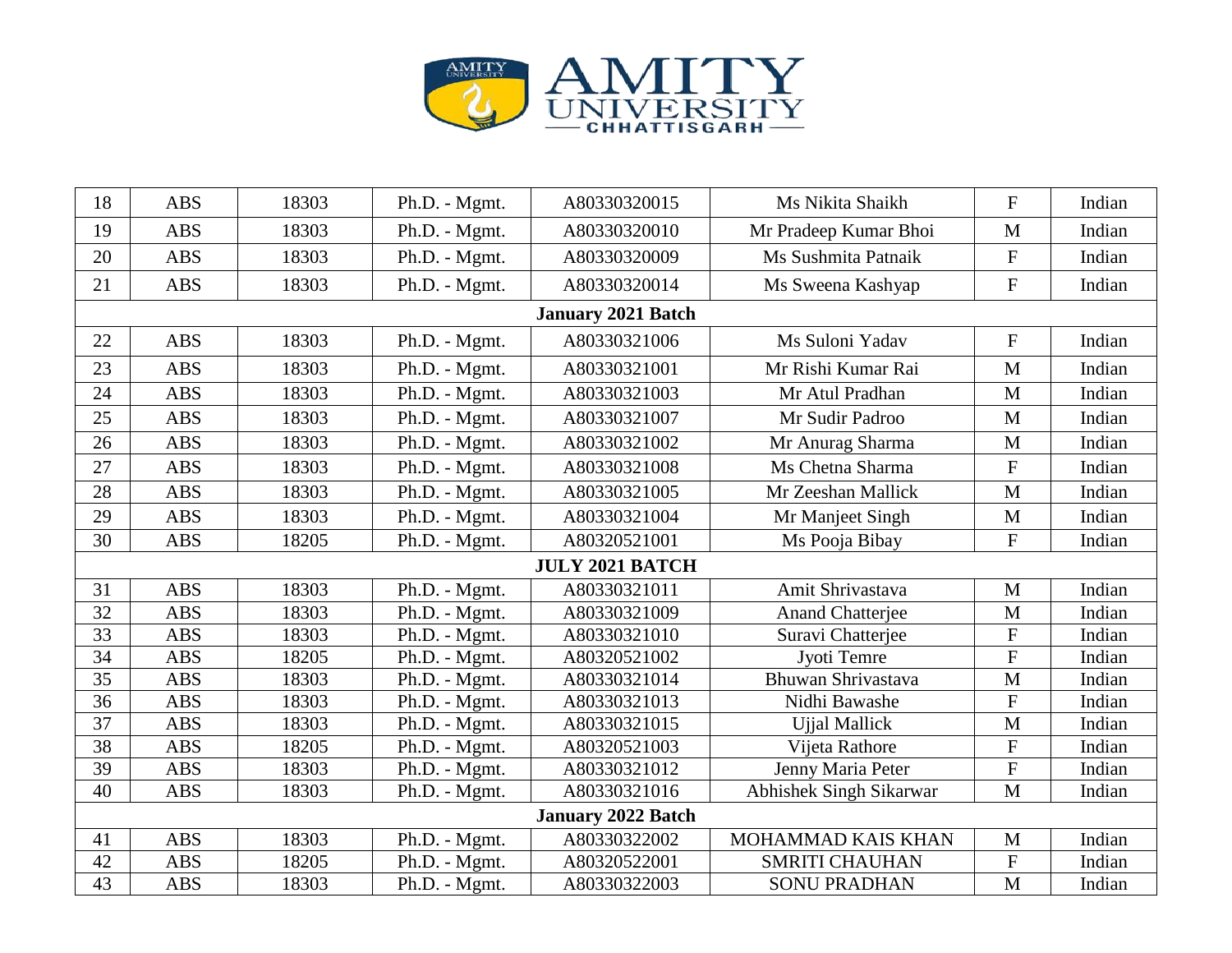

| 44                        | <b>ABS</b>      | 18303 | Ph.D. - Mgmt.    | A80330322004              | <b>VARSHA BHATT</b>         | $\mathbf{F}$              | Indian |  |  |
|---------------------------|-----------------|-------|------------------|---------------------------|-----------------------------|---------------------------|--------|--|--|
| 45                        | <b>ABS</b>      | 18303 | Ph.D. - Mgmt.    | A80330322001              | <b>SAURABH AGRAWAL</b>      | M                         | Indian |  |  |
|                           |                 |       |                  | $\mathbf{AIB}$            |                             |                           |        |  |  |
| <b>July 2019 Batch</b>    |                 |       |                  |                           |                             |                           |        |  |  |
| 46                        | AIB             | 18173 | Ph.D. - Bio Tech | A80417319004              | Mr. Abhinav Srivastava      | M                         | Indian |  |  |
| 47                        | AIB             | 18307 | Ph.D. - Bio Tech | A80430719001              | Mr. Kundan Kumar            | M                         | Indian |  |  |
| 48                        | <b>AIB</b>      | 18173 | Ph.D. - Bio Tech | A80417319002              | Ms. Vargobi Mukharjee       | ${\bf F}$                 | Indian |  |  |
| 49                        | AIB             | 18173 | Ph.D. - Bio Tech | A80417319003              | Ms.Nalini Soni              | ${\bf F}$                 | Indian |  |  |
| 50                        | <b>AIB</b>      | 18307 | Ph.D. - Bio Tech | A80430719002              | Mr. Parmeshwar Singh        | M                         | Indian |  |  |
|                           |                 |       |                  | <b>January 2020 Batch</b> |                             |                           |        |  |  |
| 51                        | AIB             | 18173 | Ph.D. - Bio Tech | A80417320002              | Ms. Narkhede Snehal Pradeep | $\mathbf F$               | Indian |  |  |
| 52                        | AIB             | 18173 | Ph.D. - Bio Tech | A80417320001              | Ms. Arpita Shrivastava      | $\mathbf F$               | Indian |  |  |
| 53                        | <b>AIB</b>      | 18307 | Ph.D. - Bio Tech | A80430720003              | Mr. Bhagwati                | M                         | Indian |  |  |
| 54                        | AIB             | 18307 | Ph.D. - Bio Tech | A80430720001              | Ms.Meenakshi Jha            | $\boldsymbol{\mathrm{F}}$ | Indian |  |  |
| 55                        | AIB             | 18307 | Ph.D. - Bio Tech | A80430720002              | Mr. Enosh Phillips          | M                         | Indian |  |  |
|                           |                 |       |                  | July 2020 Batch           |                             |                           |        |  |  |
| 56                        | AIB             | 18173 | Ph.D. - Bio Tech | A80417320007              | Ms. Sneha Kumari            | $\mathbf{F}$              | Indian |  |  |
| 57                        | AIB             | 18173 | Ph.D. - Bio Tech | A80417320008              | Mr. Shivam Pandey           | $\mathbf{M}$              | Indian |  |  |
| 58                        | <b>AIB</b>      | 18173 | Ph.D. - Bio Tech | A80417320005              | Ms. Shalini Pandey          | ${\bf F}$                 | Indian |  |  |
| 59                        | AIB             | 18173 | Ph.D. - Bio Tech | A80417320006              | Ms. Anushri Keshri          | M                         | Indian |  |  |
| 60                        | <b>AIB</b>      | 18173 | Ph.D. - Bio Tech | A80417320004              | Ms. Madavi Tanushree Baldeo | $\mathbf{F}$              | Indian |  |  |
| 61                        | <b>AIB</b>      | 18307 | Ph.D. - Bio Tech | A80430720006              | Mr. Shrirang Maddalwar      | $\mathbf{M}$              | Indian |  |  |
| 62                        | AIB             | 18307 | Ph.D. - Bio Tech | A80430720004              | Mr. Abhinav Datta           | M                         | Indian |  |  |
| 63                        | <b>AIB</b>      | 18307 | Ph.D. - Bio Tech | A80430720005              | Ms. Akansha Singhai         | $\overline{F}$            | Indian |  |  |
| <b>January 2021 Batch</b> |                 |       |                  |                           |                             |                           |        |  |  |
| 64                        | <b>AIB</b>      | 18307 | Ph.D. - Bio Tech | A80430721004              | Mrs Parihar Amruta Raghuvir | $\mathbf F$               | Indian |  |  |
| 65                        | <b>AIB</b>      | 18307 | Ph.D. - Bio Tech | A80430721003              | Mr Saurabh Gupta            | M                         | Indian |  |  |
| 66                        | <b>AIB</b>      | 18307 | Ph.D. - Bio Tech | A80430721002              | Ms Rashi Chauhan            | $\overline{F}$            | Indian |  |  |
|                           | July 2021 Batch |       |                  |                           |                             |                           |        |  |  |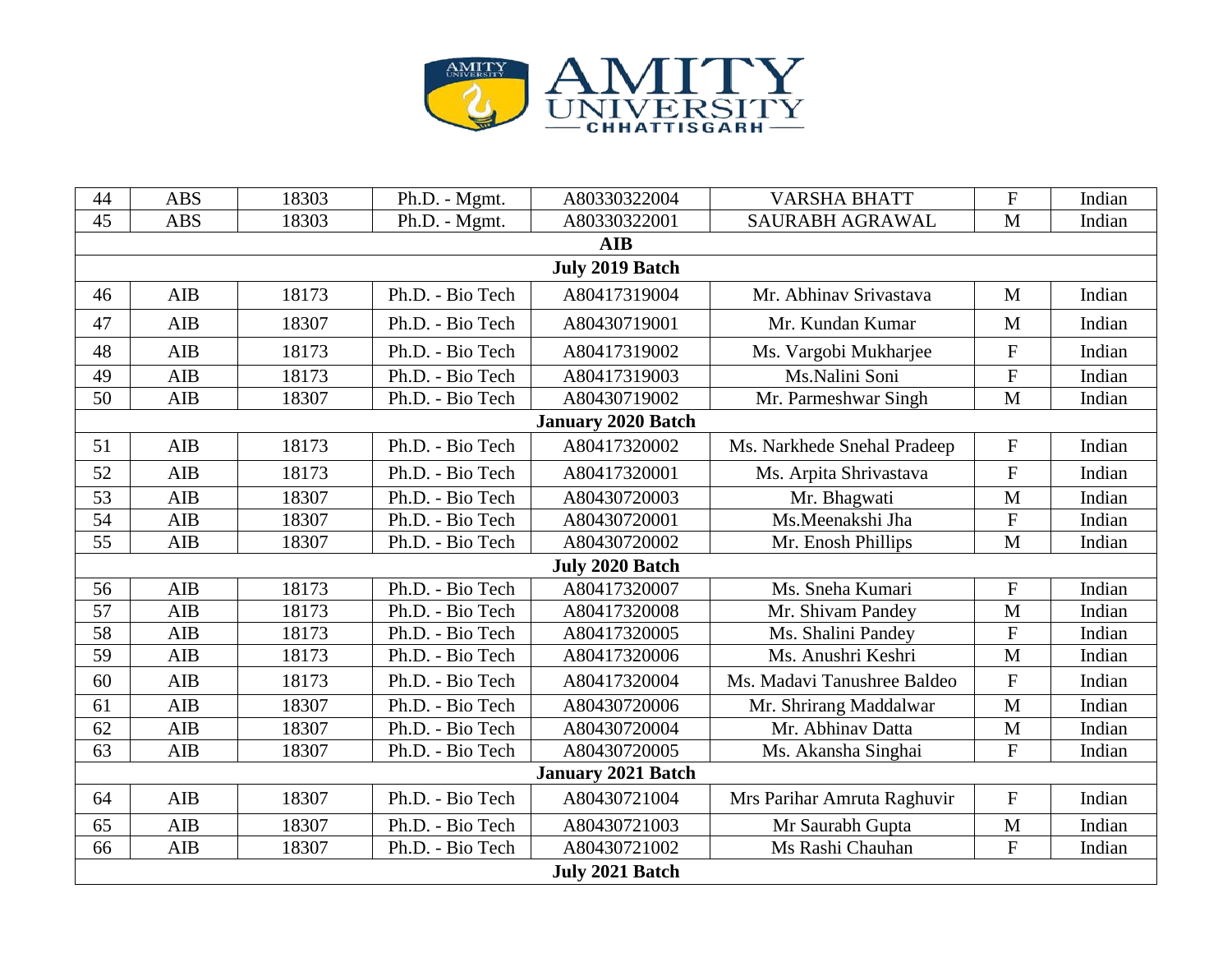

| 67                                              | AIB         | 18173 | Ph.D. - Bio Tech | A80417321003                                | Chiranshi Sharma             | $\mathbf F$    | Indian |  |
|-------------------------------------------------|-------------|-------|------------------|---------------------------------------------|------------------------------|----------------|--------|--|
| 68                                              | AIB         | 18173 | Ph.D. - Bio Tech | A80417321001                                | Faiz Hashmi                  | M              | Indian |  |
| 69                                              | AIB         | 18307 | Ph.D. - Bio Tech | A80430721007                                | Richa Shahwal                | ${\bf F}$      | Indian |  |
| 70                                              | AIB         | 18307 | Ph.D. - Bio Tech | A80430721006                                | Bama Prasanna Chatterjee     | M              | Indian |  |
| 71                                              | <b>AIB</b>  | 18307 | Ph.D. - Bio Tech | A80430721009                                | Kulshreshth Sinha            | M              | Indian |  |
| 72                                              | AIB         | 18307 | Ph.D. - Bio Tech | A80430721005                                | Akansha Sunder Choubey       | $\mathbf F$    | Indian |  |
|                                                 |             |       |                  | <b>January 2022 Batch</b>                   |                              |                |        |  |
| 73                                              | AIB         | 18307 | Ph.D. - Bio Tech | A80430722001                                | NAJMA MOHAMED ALI            | ${\bf F}$      | Indian |  |
| 74                                              | <b>AIB</b>  | 18307 | Ph.D. - Bio Tech | A80417322003                                | <b>SHREYA KAR</b>            | ${\bf F}$      | Indian |  |
| 75                                              | AIB         | 18173 | Ph.D. - Bio Tech | A80417322002                                | PRIYA GUPTA                  | $\overline{F}$ | Indian |  |
| 76                                              | AIB         | 18173 | Ph.D. - Bio Tech | A80417322001                                | <b>OLIBHA XALXO</b>          | $\overline{F}$ | Indian |  |
|                                                 |             |       |                  | <b>Amity School of Communication (ASCO)</b> |                              |                |        |  |
| <b>July 2019 Batch</b>                          |             |       |                  |                                             |                              |                |        |  |
| 77                                              | <b>ASCO</b> | 18602 | Ph.D. - JMC      | A80560219001                                | Mr. Sanjaya Kumar Sahoo      | M              | Indian |  |
|                                                 |             |       |                  | <b>January 2020 Batch</b>                   |                              |                |        |  |
| 78                                              | <b>ASCO</b> | 18602 | Ph.D. - JMC      | A80560220002                                | Mr. Surinder Pal Singh       | M              | Indian |  |
| 79                                              | <b>ASCO</b> | 18602 | Ph.D. - JMC      | A80560220003                                | Mr. Bichitrananda Panda      | M              | Indian |  |
| 80                                              | <b>ASCO</b> | 18602 | Ph.D. - JMC      | A80560220004                                | Ms Shreya Diwedi             | ${\bf F}$      | Indian |  |
|                                                 |             |       |                  | <b>July 2020 Batch</b>                      |                              |                |        |  |
| 81                                              | <b>ASCO</b> | 18602 | Ph.D. - JMC      | A80560220005                                | Ms. Shirin Verma             | ${\bf F}$      | Indian |  |
|                                                 |             |       |                  | <b>January 2021 Batch</b>                   |                              |                |        |  |
| 82                                              | <b>ASCO</b> | 18602 | Ph.D. - JMC      | A80560121001                                | Mr Chandrapati Advaitha      | M              | Indian |  |
| 83                                              | <b>ASCO</b> | 18602 | Ph.D. - JMC      | A80560221003                                | Ms Pranjali Singh            | $\mathbf F$    | Indian |  |
| 84                                              | <b>ASCO</b> | 18602 | Ph.D. - JMC      | A80560221001                                | Ms Supritee Mishra           | ${\bf F}$      | Indian |  |
| 85                                              | <b>ASCO</b> | 18602 | Ph.D. - JMC      | A80560221002                                | Ms Mahasweta Pattnaik        | $\overline{F}$ | Indian |  |
| 86                                              | <b>ASCO</b> | 18602 | Ph.D. - JMC      | A80560121002                                | Mr Jitendra Dash             | $\mathbf{M}$   | Indian |  |
| Amity School of Engineering & Technology (ASET) |             |       |                  |                                             |                              |                |        |  |
| <b>July 2019 Batch</b>                          |             |       |                  |                                             |                              |                |        |  |
| 87                                              | <b>ASET</b> | 18662 | Ph.D. - CSE      | A80166219001                                | Mr. Nand Kishore Sharma      | M              | Indian |  |
| 88                                              | <b>ASET</b> | 18662 | Ph.D. - CSE      | A80166219005                                | Mr. Dnyaneshwar Bavkar       | M              | Indian |  |
| 89                                              | <b>ASET</b> | 18662 | Ph.D. - CSE      | A80166219003                                | Mr. Ashutosh Kumar Choudhary | M              | Indian |  |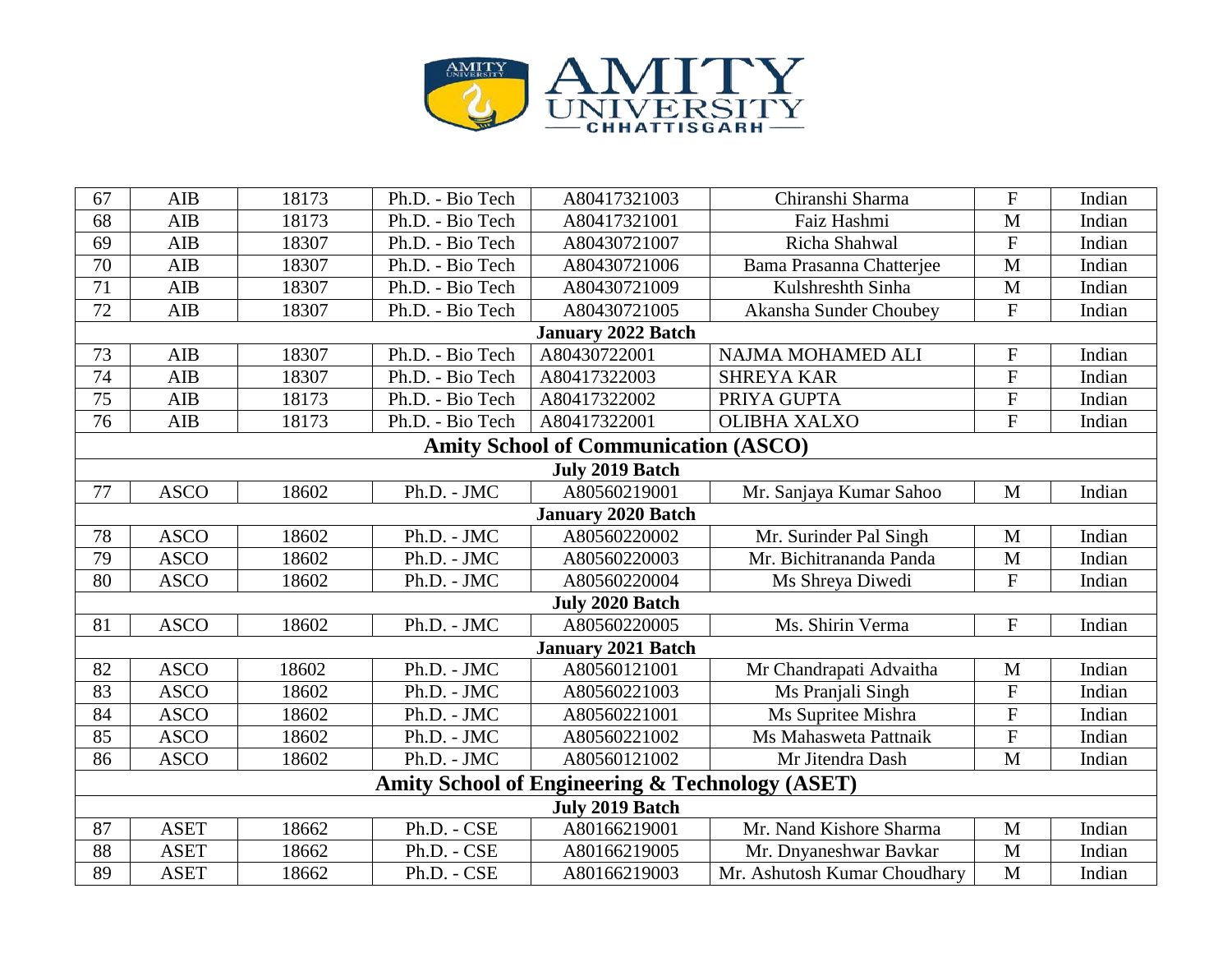

| 90                                     | <b>ASET</b>     | 18662 | Ph.D. - CSE | A80166219004                  | Ms. Suniti Purbey              | $\mathbf{F}$              | Indian |  |  |  |
|----------------------------------------|-----------------|-------|-------------|-------------------------------|--------------------------------|---------------------------|--------|--|--|--|
| <b>January 2020 Batch</b>              |                 |       |             |                               |                                |                           |        |  |  |  |
| 91                                     | <b>ASET</b>     | 18661 | Ph.D. - CSE | A80166120005                  | Ms.Princy Diwan                | $\boldsymbol{\mathrm{F}}$ | Indian |  |  |  |
| 92                                     | <b>ASET</b>     | 18662 | Ph.D. - CSE | A80166220003                  | Mr. Gadve Shankar Gyaneshwar   | M                         | Indian |  |  |  |
| 93                                     | <b>ASET</b>     | 18662 | Ph.D. - CSE | A80166220004                  | Mr. Shailendra Kumar Mishra    | $\mathbf M$               | Indian |  |  |  |
| 94                                     | <b>ASET</b>     | 18662 | Ph.D. - CSE | A80166220007                  | Ms. Chanchal Ghadse            | $\overline{F}$            | Indian |  |  |  |
| 95                                     | <b>ASET</b>     | 18661 | Ph.D. - CSE | A80166120003                  | Ms. Sahu Hemlata Pratap        | $\boldsymbol{\mathrm{F}}$ | Indian |  |  |  |
| 96                                     | <b>ASET</b>     | 18662 | Ph.D. - CSE | A80166220005                  | Mr. Dharmendra Pathak          | $\mathbf M$               | Indian |  |  |  |
| 97                                     | <b>ASET</b>     | 18661 | Ph.D. - CSE | A80166120002                  | Ms. Golar Priti Chandrashekhar | $\overline{F}$            | Indian |  |  |  |
| 98                                     | <b>ASET</b>     | 18662 | Ph.D. - CSE | A80166220009                  | Mr. Kothal Jameer Gulab        | M                         | Indian |  |  |  |
| 99                                     | <b>ASET</b>     | 18662 | Ph.D. - CSE | A80166220002                  | Mr. Pravin Balbudhe            | M                         | Indian |  |  |  |
|                                        |                 |       |             | <b>January 2021 Batch</b>     |                                |                           |        |  |  |  |
| 100                                    | <b>ASET</b>     | 18662 | Ph.D. - CSE | A80166221001                  | Ms Tripti Singh                | $\boldsymbol{\mathrm{F}}$ | Indian |  |  |  |
| 101                                    | <b>ASET</b>     | 18662 | Ph.D. - CSE | A80166221002                  | Ms Sana Tak                    | $\mathbf{F}$              | Indian |  |  |  |
|                                        | July 2021 Batch |       |             |                               |                                |                           |        |  |  |  |
| 102                                    | <b>ASET</b>     | 18662 | Ph.D. - CSE | A80166221003                  | Chanabasappagouda A Patil      | $\mathbf M$               | Indian |  |  |  |
|                                        |                 |       |             | <b>Amity Law School (ALS)</b> |                                |                           |        |  |  |  |
|                                        |                 |       |             | July 2020 Batch               |                                |                           |        |  |  |  |
| 103                                    | <b>ALS</b>      | 18334 | Ph.D. - Law | A80633420001                  | Mr. Abhinav K Shakula          | M                         | Indian |  |  |  |
| 104                                    | <b>ALS</b>      | 18334 | Ph.D. - Law | A80633420002                  | Ms. Farah Minhaj               | $\mathbf{F}$              | Indian |  |  |  |
| 105                                    | <b>ALS</b>      | 18334 | Ph.D. - Law | A80633420003                  | Mr. Mayank Shrivatsava         | M                         | Indian |  |  |  |
| 106                                    | <b>ALS</b>      | 18334 | Ph.D. - Law | A80633420004                  | Mr. Aakash Bagh                | M                         | Indian |  |  |  |
|                                        |                 |       |             | <b>January 2021 Batch</b>     |                                |                           |        |  |  |  |
| 107                                    | <b>ALS</b>      | 18334 | Ph.D. - Law | A80633420001                  | Mr Shashank Nande              | M                         | Indian |  |  |  |
|                                        |                 |       |             | July 2021 Batch               |                                |                           |        |  |  |  |
| 108                                    | <b>ALS</b>      | 18334 | Ph.D. - Law | A80633421004                  | Shaunak Sharma                 | M                         | Indian |  |  |  |
| 109                                    | <b>ALS</b>      | 18152 | Ph.D. - Law | A80633421001                  | Apoorva Singh                  | ${\bf F}$                 | Indian |  |  |  |
| 110                                    | <b>ALS</b>      | 18334 | Ph.D. - Law | A80633421003                  | Meenakshi Kaushal              | ${\bf F}$                 | Indian |  |  |  |
| <b>Amity School of Languages (ASL)</b> |                 |       |             |                               |                                |                           |        |  |  |  |
|                                        |                 |       |             | <b>July 2020 Batch</b>        |                                |                           |        |  |  |  |
| 111                                    | <b>ASL</b>      | 18328 | Ph.D. - Law | A81232820001                  | Ms Priya Singh                 | $\mathbf F$               | Indian |  |  |  |